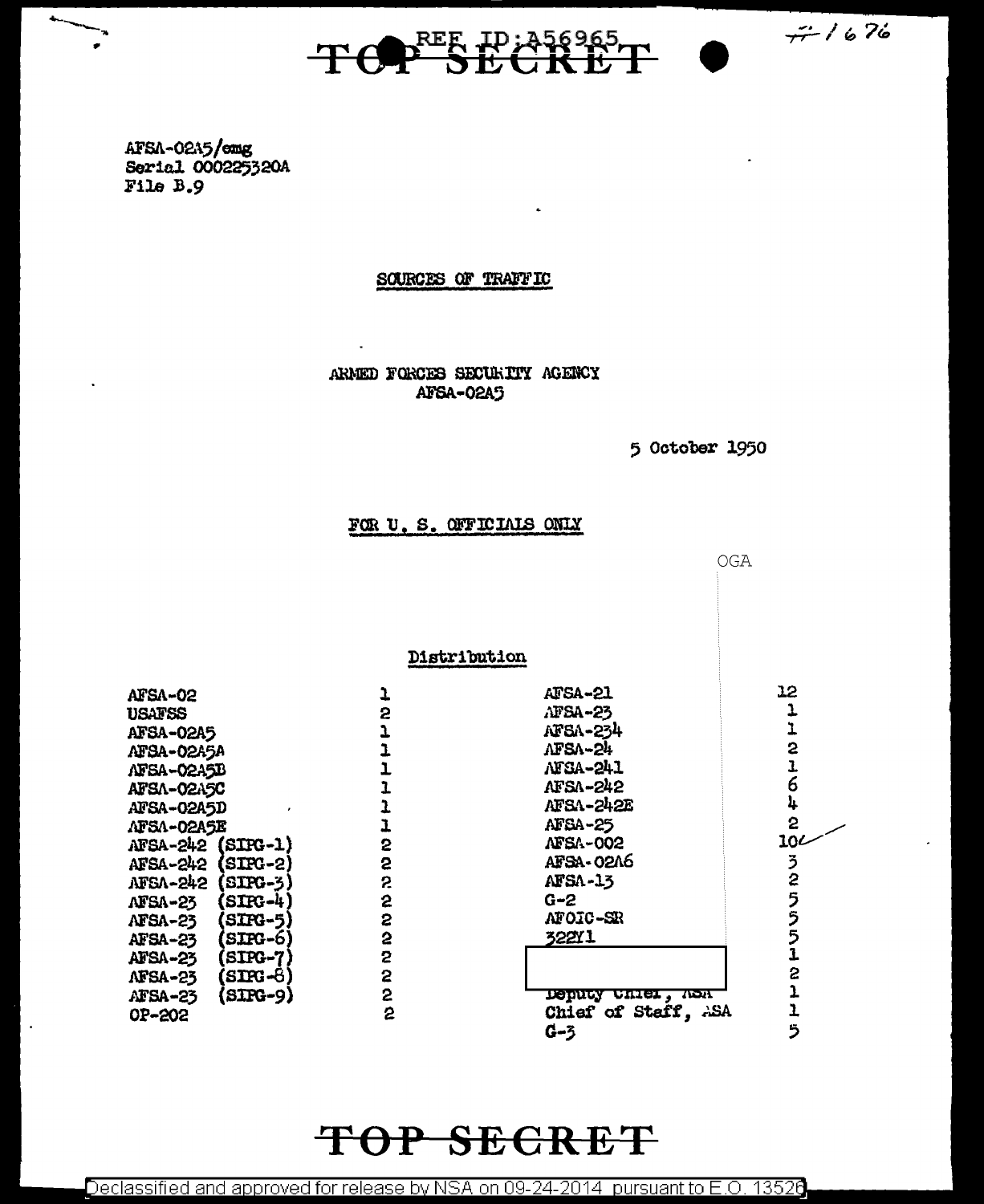

U. S. OFFICIAIS ONLY

 $\hat{\mathbf{r}}$ 

|                                                                                                                                    | EO $3.3(h)(2)$<br><b>DIRAFSA FIXED STATIONS (1 - 29)</b><br>PL 86-36/50 USC 3605                                                                                                                                                                                                                                                                                                                                                                          |
|------------------------------------------------------------------------------------------------------------------------------------|-----------------------------------------------------------------------------------------------------------------------------------------------------------------------------------------------------------------------------------------------------------------------------------------------------------------------------------------------------------------------------------------------------------------------------------------------------------|
| <b>USM-1</b><br>USK-2                                                                                                              | Vint Hill Farms Station, Warrenton, Va. (2d Sig Sv Bn)<br>Two Rock Ranch Station, Petaluma, Calif. (2d Sig Sw Bn)                                                                                                                                                                                                                                                                                                                                         |
| USM-3<br>USM-4<br>USM-5<br>usn-6<br>USM-7<br>USM-8                                                                                 | Asmara, Eritrea (2d Sig Sv Bn)<br>Helemano, T. H. (2d Sig Sv Bn)<br>Herzo Base, Germany (2d Sig Sv Bn)<br>Fairbanks, Alaska (2d Sig Sv Bn)                                                                                                                                                                                                                                                                                                                |
| USM-9<br>USIN-10<br><b>USN-11</b><br><b>USN-12</b>                                                                                 | Clark Stotsenberg, Philippine Islands (2d Sig Sr Bn)<br>Supplementary Activity, Washington, D. C. (NEGAT)<br>Guam, Marianas Islands<br>Port Lyautey, French Morocco                                                                                                                                                                                                                                                                                       |
| <b>USN-15</b><br><b>USN-16</b><br><b>USN-17</b><br><b>USN-18</b><br><b>USN-19</b><br><b>USN-20</b><br><b>USN-21</b>                | Imperial Beach, Calif.<br>Bainbridge Island, Port Blakely, Washington (D/F Only)<br>Recife, Brazil (CU-33)<br>Charleston, S. C. (Dupont)<br>San Juan, Puerto Rico<br>Winter Harbor, Maine (Includes Seawall)                                                                                                                                                                                                                                              |
| <b>USN-22</b><br><b>USN-23</b><br><u>USN-24</u>                                                                                    | Skaggs Island, Sonoma, Calif. (Research)<br>Cheltenham, Maryland (Washington, D. C.) (Research)<br>Toro Point, Canal Zone (D/F Only)                                                                                                                                                                                                                                                                                                                      |
|                                                                                                                                    | FIELD UNITS (30 - 59)                                                                                                                                                                                                                                                                                                                                                                                                                                     |
| <u>USM-30</u>                                                                                                                      | <u> 126th Signal Service Co., Kvoto, Japan</u>                                                                                                                                                                                                                                                                                                                                                                                                            |
| <b>USM-31</b><br>USM-31A<br><b>USM-32</b><br><b>USA-33</b><br><b>USA-33A</b><br><b>USA-33B</b><br><b>USA-33C</b><br><b>USA-33D</b> | 114th Signal Service Co., Herzo Base, Germany<br>Det., 114th Signal Service Co., Rothweston, Germany<br>116th Signal Service Co., Scheyern, Germany<br>liq, 2d Radio Squadron Mobile, Darmstadt, Germany<br>Det A, 2d Radio Squadron Mobile, Rothweston, Germany<br>Det B, 2d Radio Squadron Nobile, Munich/Schleissheim, Germany<br>Det C, 2d Radio Squadron Mobile, Bremerhaven, Germany<br>Det D, 2d Radio Squadron Mobile, Templehof, Berlin, Germany |
| <b>USA-34</b><br><b>USA-34A</b><br><b>USA-34B</b><br><b>USA-34C</b><br><b>USM-35</b><br><u>USM-36</u>                              | Hq, 3rd Radio Squadron Mobile, Elmendorf AFB, Ft. Richardson, Alaska<br>Det A. 3rd Radio Squadron Mobile, Adak, Alaska<br>Det B, 3rd Radio Squadron Mobile, Nome, Alaska<br>Det C, 3rd Radio Squadron Mobile, Naknek, Alaska<br>60th Signal Service Co., Ft. Lewis, Washington<br>111th Signal Service Co., Okinawa                                                                                                                                       |
| <b>USA-38</b>                                                                                                                      | Hq. lat Radio Squadron Mobile, Johnson AFB. Irumagawa, Japan                                                                                                                                                                                                                                                                                                                                                                                              |

TOP SECRET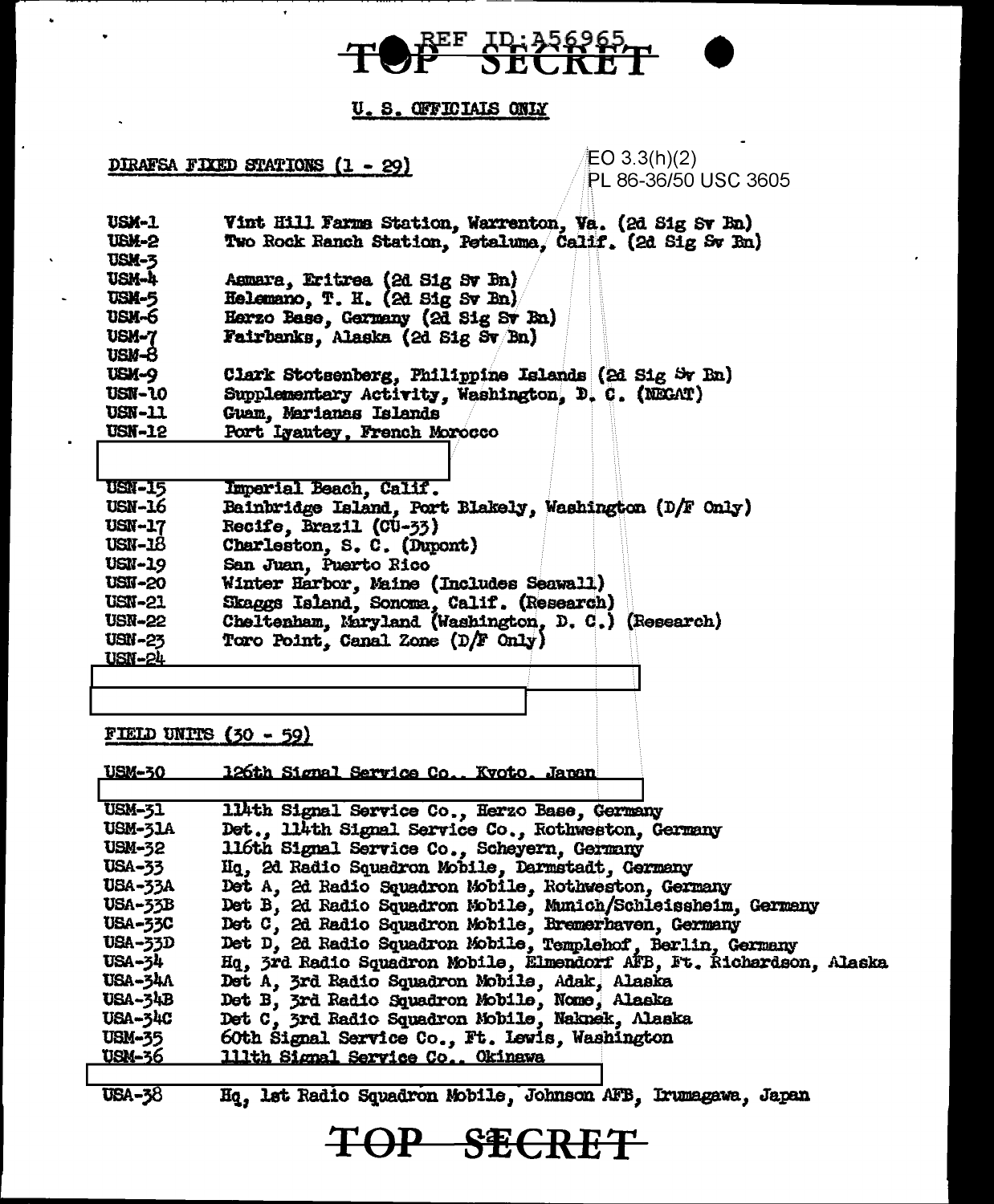PREFCIP AF 169651

U.S. OFFICIALS ONLY

 $\tilde{\phantom{a}}$ 

OGA

EO-3.3(h)(2)<br>PL 86-36/50-USC 3605

----

1

| <b>ISIT-39</b>  |                                            |              |              |              |                      |                              | Communications Supplementary Activity, Yokusuka, Japan (CU-35)    |
|-----------------|--------------------------------------------|--------------|--------------|--------------|----------------------|------------------------------|-------------------------------------------------------------------|
| 0696-740        |                                            |              |              |              |                      |                              |                                                                   |
| USN-            |                                            |              |              |              |                      |                              |                                                                   |
| $Uex + 2$       |                                            |              |              |              |                      |                              | SESP Teems, Eastern Atlantic and Mediterranean (CU-32)            |
| USIN-1.3        |                                            |              |              |              |                      |                              | Communications Supplementary Activities Afloat (CU-34.1 and 34.2) |
| USN-1.4         | Special ASA Search Units                   |              |              |              |                      |                              |                                                                   |
| <b>UBA-45</b>   |                                            |              |              |              |                      |                              |                                                                   |
| USM-16          | Bremon, Germany (D/F)                      |              |              |              | EO 3.3(h)(2)         |                              |                                                                   |
| $-17$           |                                            |              |              |              | PL 86-36/50 USC 3605 |                              |                                                                   |
| ન્મ8            |                                            |              |              |              |                      |                              |                                                                   |
| -49             |                                            |              |              |              |                      |                              |                                                                   |
| -50             |                                            |              |              |              |                      |                              |                                                                   |
| USA-51)         | Reserved for USAFSS Mobile Radio Squadrons |              |              |              |                      |                              |                                                                   |
| <b>USA -52)</b> | n                                          | Ħ            | 11           | Ħ            | n                    | 11                           |                                                                   |
| USA-53)         | n                                          | 11           | 17           | 88           | 88.                  | n                            |                                                                   |
| USA-54)         | 39                                         | Ħ            | $\mathbf{u}$ | ×            | ₩.                   | Ħ                            |                                                                   |
| USA-55)         | $\mathbf{H}$                               | $\mathbf{m}$ | n.           | $\mathbf{H}$ | 88.                  | Ħ                            |                                                                   |
| <b>UBA-56)</b>  | $\mathbf{r}$                               | $\mathbf{u}$ | 18           | $\mathbf{H}$ | $\bullet$            | Ħ                            |                                                                   |
| USA-57)         | $\mathbf{u}$                               | $\mathbf{n}$ | $\mathbf{u}$ | $\mathbf{u}$ | $\bullet$            | n                            |                                                                   |
| <b>USA-58/</b>  | 11                                         | $\mathbf{u}$ | 47           | n            | $\mathbf{H}$         | 11                           |                                                                   |
| USA .59)        | 88                                         | 12           | $\mathbf{r}$ | $\mathbf{r}$ | $\mathbf{r}$         | 11                           |                                                                   |
|                 | <b>MIBORILA ECOUS SOURCES (60 - 89)</b>    |              |              |              |                      |                              |                                                                   |
|                 |                                            |              |              |              |                      |                              |                                                                   |
| <b>11SV-60</b>  | Naval Reserve Listening Service            |              |              |              |                      |                              |                                                                   |
|                 |                                            |              |              |              |                      |                              |                                                                   |
|                 |                                            |              |              |              |                      |                              |                                                                   |
|                 |                                            |              |              |              |                      |                              |                                                                   |
|                 |                                            |              |              |              |                      |                              |                                                                   |
|                 |                                            |              |              |              |                      |                              |                                                                   |
|                 |                                            |              |              |              |                      |                              |                                                                   |
|                 |                                            |              |              |              |                      |                              |                                                                   |
|                 |                                            |              |              |              |                      |                              |                                                                   |
|                 |                                            |              |              |              |                      |                              |                                                                   |
|                 |                                            |              |              |              |                      |                              |                                                                   |
|                 |                                            |              |              |              |                      |                              |                                                                   |
|                 |                                            |              |              |              |                      |                              |                                                                   |
|                 |                                            |              |              |              |                      |                              |                                                                   |
|                 |                                            |              |              |              |                      |                              |                                                                   |
|                 |                                            |              |              |              |                      |                              |                                                                   |
| 77              | Military Attache.                          |              |              |              |                      |                              |                                                                   |
|                 | Washington, D. C.                          |              |              |              |                      |                              |                                                                   |
| 79              | lepartment of State                        |              |              |              |                      |                              |                                                                   |
|                 | Washington, D. C.                          |              |              |              |                      |                              |                                                                   |
| 80              | <b>Miscellaneous</b>                       |              |              |              |                      | 80E - Wire Sources - Europe  |                                                                   |
|                 |                                            |              |              |              |                      | 30P - Wire Sources - Pacific |                                                                   |
| 81              | Central Intelligence Agency                |              |              |              |                      |                              |                                                                   |
|                 | Washington, D. C.                          |              |              |              |                      |                              |                                                                   |

TOP SECRET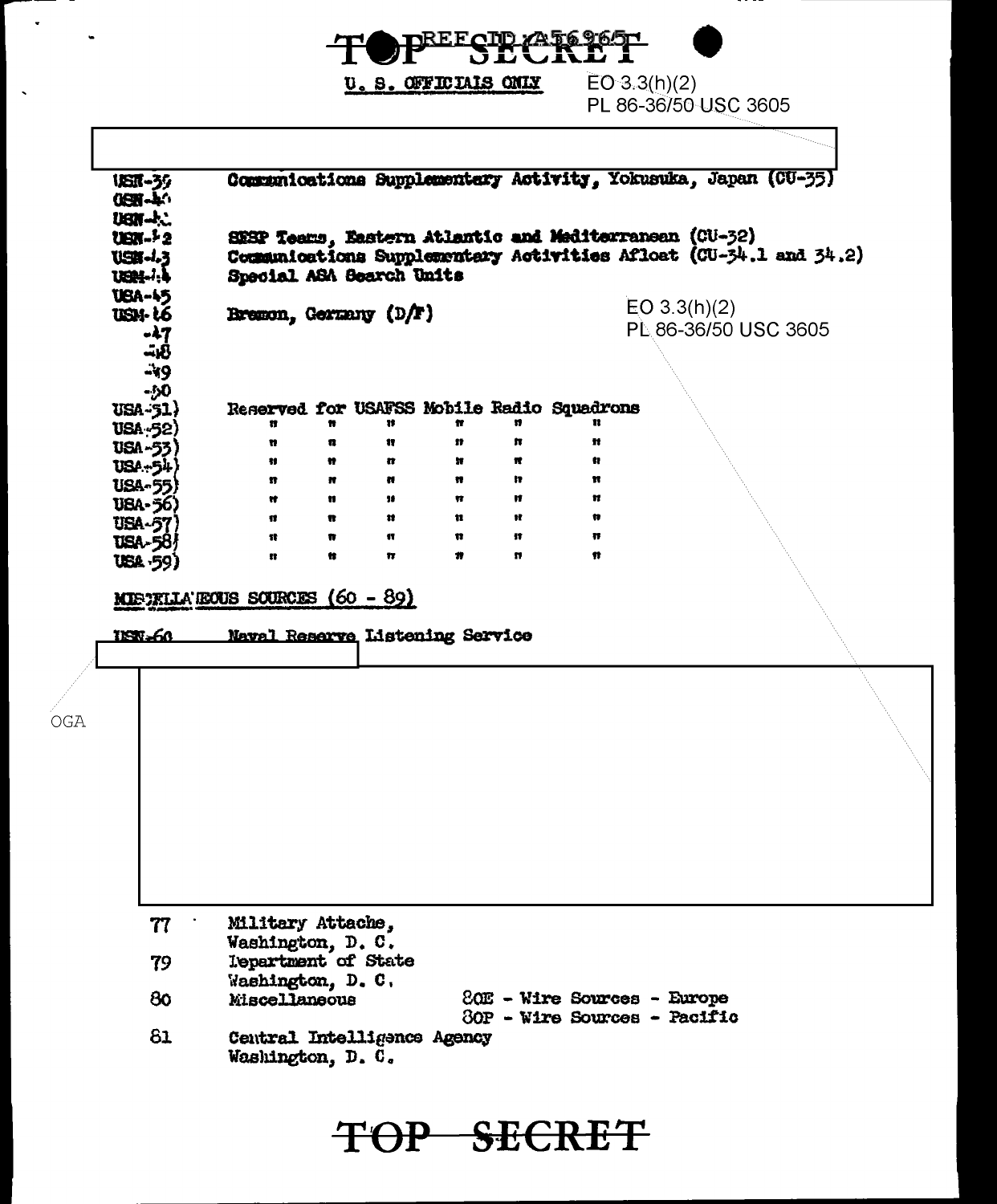

## OP SEGRET